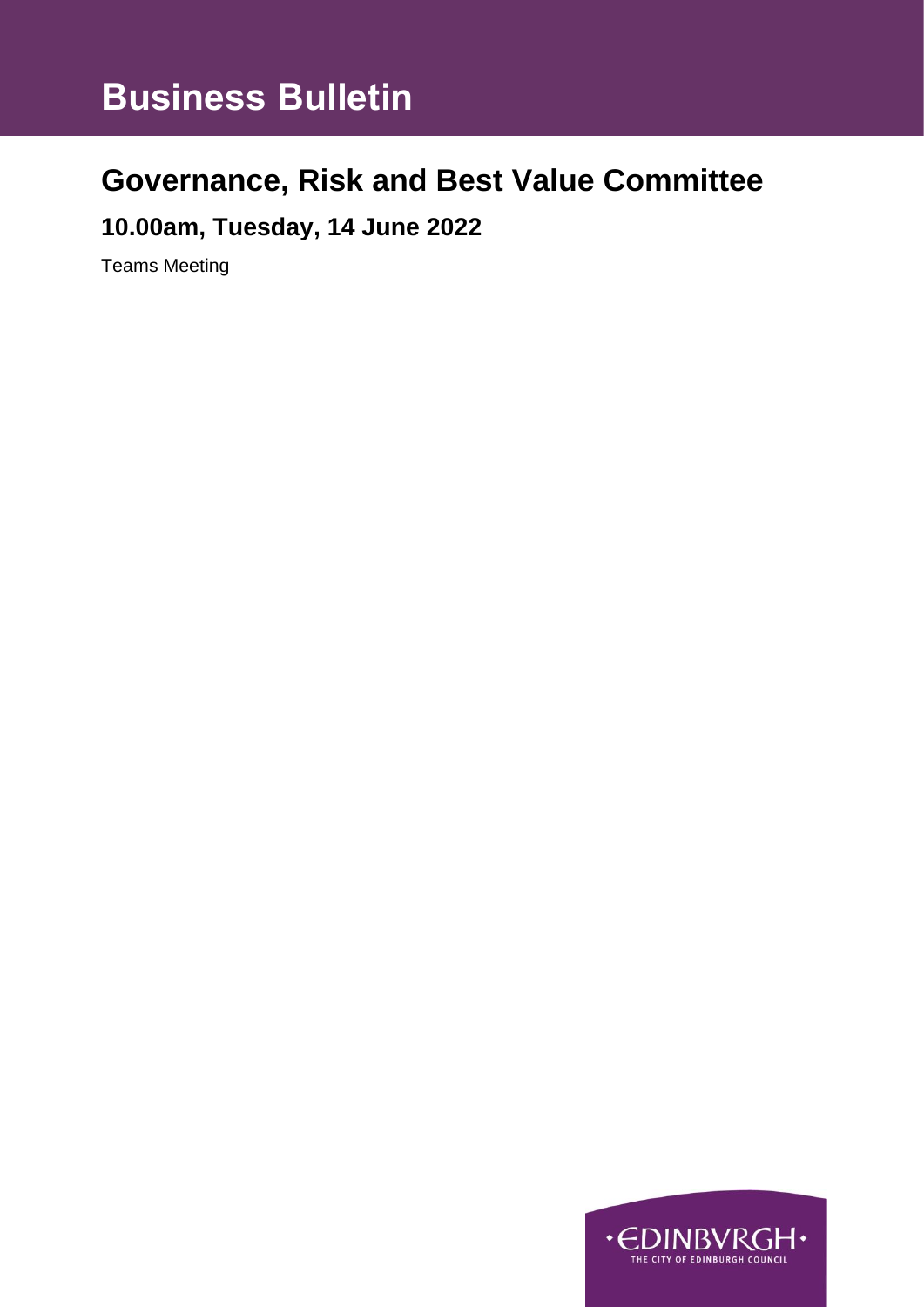# **Governance, Risk and Best Value Committee**

| <b>Convener:</b> | <b>Members:</b>                                                                                                                                                                                                                                                             | <b>Contact:</b>                                                      |
|------------------|-----------------------------------------------------------------------------------------------------------------------------------------------------------------------------------------------------------------------------------------------------------------------------|----------------------------------------------------------------------|
| To be appointed  | <b>Councillor Dixon</b><br><b>Councillor Miller</b><br><b>Councillor Mowat</b><br><b>Councillor Nicolson</b><br><b>Councillor Parker</b><br><b>Councillor Frank Ross</b><br><b>Councillor Rust</b><br><b>Councillor Thornley</b><br><b>Councillor Younie</b><br>Vacancy x 2 | <b>Rachel Gentleman</b><br><b>Committee Officer</b><br>0131 529 4107 |
|                  |                                                                                                                                                                                                                                                                             |                                                                      |

| <b>Recent news</b>                                                                                                                                                                                                                                                                                                                                                                                                                                                                                                                                                                                                        | <b>Background/Contact</b>                                                                                                                         |
|---------------------------------------------------------------------------------------------------------------------------------------------------------------------------------------------------------------------------------------------------------------------------------------------------------------------------------------------------------------------------------------------------------------------------------------------------------------------------------------------------------------------------------------------------------------------------------------------------------------------------|---------------------------------------------------------------------------------------------------------------------------------------------------|
| <b>First Line Governance and Assurance Model</b><br>Rolling Actions Log - Action 8<br>Education and Children's Services - The Operations Manager<br>started on 7 February 2022. This new role is currently working on<br>the implementation of audit actions.<br><b>Corporate Services - The Directorate Assurance Officer is</b><br>currently focussing on Internal Audit activity and the prioritisation<br>of assurance activities for the Directorate. Following funding for<br>the additional roles within Legal and Assurance being approved to<br>assist with development and delivery of the new framework, three | <b>Nick Smith,</b><br>Service Director: Legal<br>and Assurance Division,<br><b>Corporate Services</b><br><b>Directorate</b><br>Tel: 0131 529 4377 |
| new governance officers have started within the Governance<br>team.<br><b>Place</b> – The Operations Manager started working in the Place<br>Directorate on 1 November 2021 continues to work on the<br>prioritisation and implementation of assurance activities, with a                                                                                                                                                                                                                                                                                                                                                 |                                                                                                                                                   |
| continued focus on Internal Audit management actions.<br>Health and Social Care Partnership - The Directorate<br>Assurance Officer started on the 7 April 2022 and is working on<br>the prioritisation and implementation of assurance activities with a<br>continued focus on Internal Audit management actions.                                                                                                                                                                                                                                                                                                         |                                                                                                                                                   |

## **Framework development**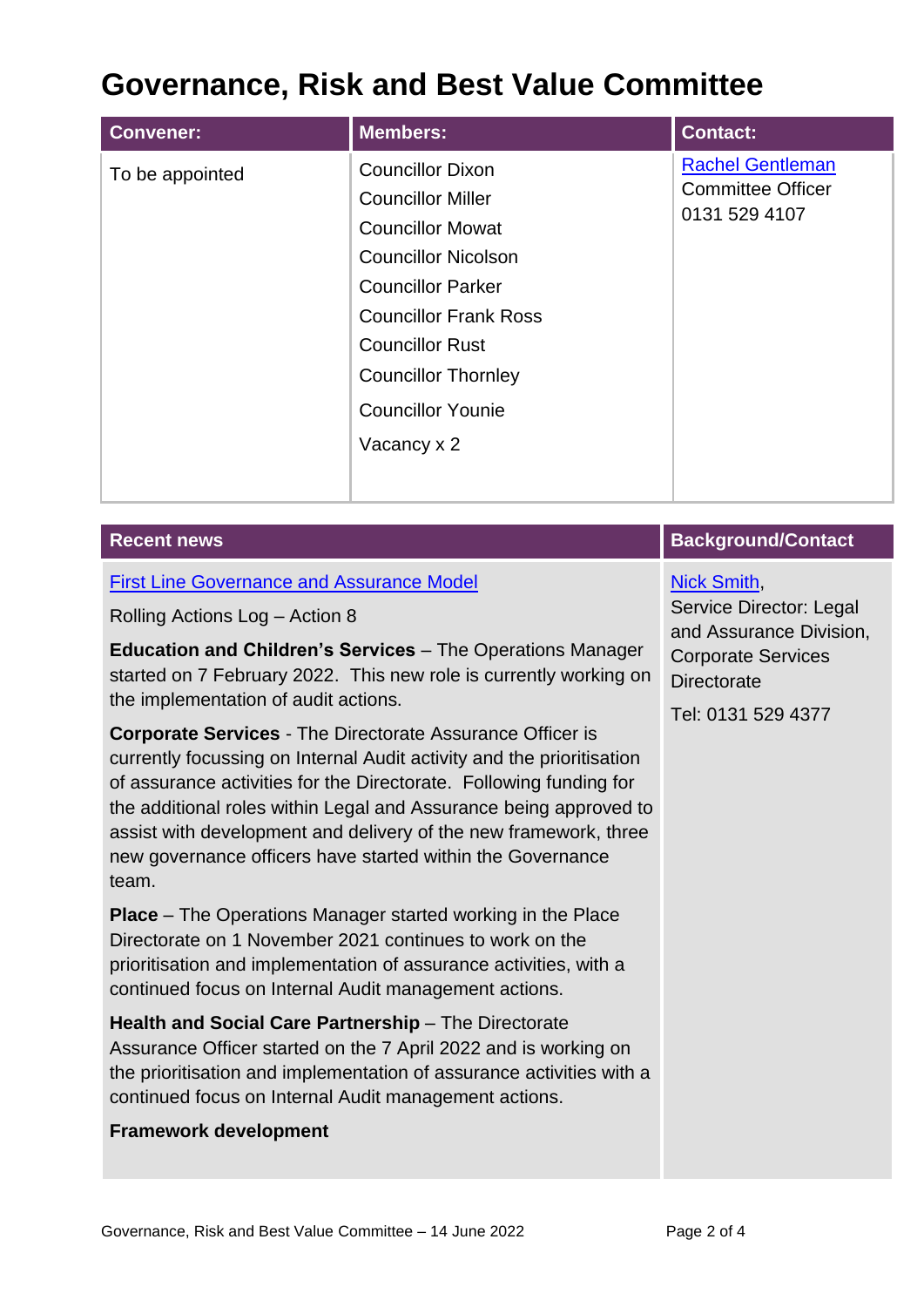It was originally hoped that the Governance and Assurance roles would be in place to enable design of the assurance reporting framework which services will operate to be complete by June 2022. However, the impact of the Council 22 elections and substantial increase in levels of whistleblowing have meant that these tasks have had to take priority.

The design is now expected to be complete by 31 October 2022, with the first cycle of reporting though the relevant risk committees expected in early 2023. However, as noted above, assurance activity is already taking place within directorates.

#### City of Edinburgh Council - [2020/21 Annual Audit Report to the](https://democracy.edinburgh.gov.uk/ieListDocuments.aspx?CId=138&MId=6132&Ver=4)  [Council and the Controller of Audit](https://democracy.edinburgh.gov.uk/ieListDocuments.aspx?CId=138&MId=6132&Ver=4)

Rolling Actions Log – Action 13.2

It was requested at GRBV on 9 November 2021 that the Implementation of Best Value Assurance Review recommendations be reported to each meeting of GRBV under the Business Bulletin to monitor progress towards completion dates. Please see the details provided below.

#### [Hayley Barnett,](mailto:hayley.barnett@edinburgh.gov.uk)

Corporate Governance Manager, Legal and Assurance Division, Corporate Services **Directorate** 

Tel: 07768 838 031

### **Best Value Assurance Audit Status Update – June 2022**

### **GRBV Business Bulletin Best Value Assurance Audit Response Summary Update**

Members should note that the June progress table containing detailed updates under each key recommendation is available on the GRBV MS Teams Channel.

Key update:

• While the Council has approved a balanced revenue budget for 2022/23, there are significant financial challenges going forward. Current projections indicate a need to deliver at least £63m of recurring savings in 2023/24, increasing to £144m over the five-year period to 2026/27. The grant funding and other planning assumptions underlying these gaps will be reviewed following the publication of the Scottish Government's Resource Spending Review on 31 May.

In recognising the urgency of this requirement, Directorates have been asked to develop potential savings options, captured by means of a standard template detailing service and performance impacts, risks and dependencies, with reference to the priorities set out in the Council's business plan. These proposals will be the subject of a process of co-design between the incoming administration and officers and form the basis of planned public consultation in Autumn 2022.

• An update on progress in developing these options and the outcome of the review of financial planning assumptions will be reported to the Finance and Resources Committee on 16 June